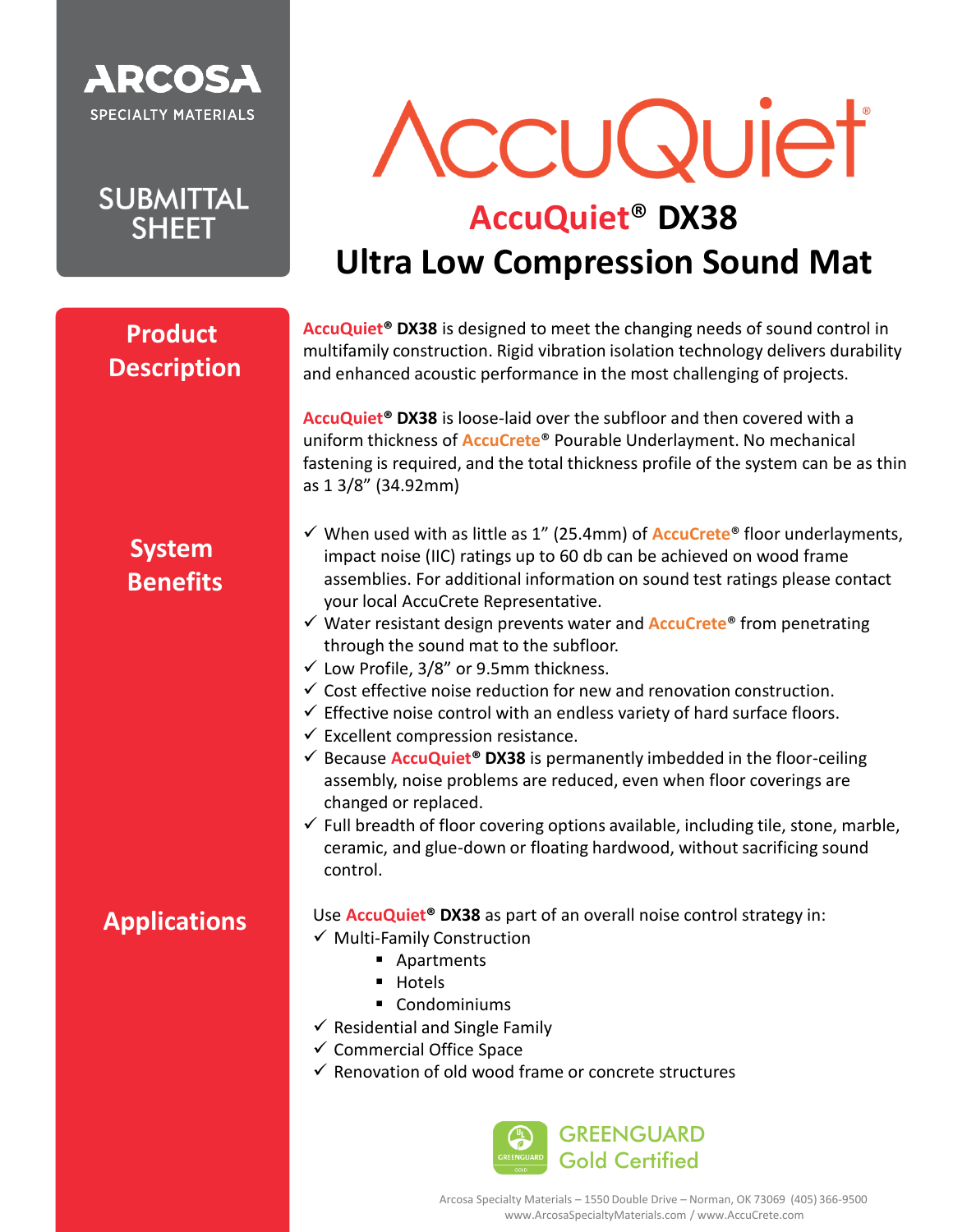

**SUBMITTAL SHEET** 

AccuQuiet

## **AccuQuiet**® **DX38**

## **Ultra Low Compression Sound Mat**

| <b>Physical</b>    | Weight                                        | 0.25 lbs/ft2 (1221g/m2)                                                                                                                                                                                                                                                                                                                                                                                                                                                                                                                                                                                                                                                                                                                                                                                                                                                                                                                                                                                                                                                                                                                                                                                                                                                                                                                                         |
|--------------------|-----------------------------------------------|-----------------------------------------------------------------------------------------------------------------------------------------------------------------------------------------------------------------------------------------------------------------------------------------------------------------------------------------------------------------------------------------------------------------------------------------------------------------------------------------------------------------------------------------------------------------------------------------------------------------------------------------------------------------------------------------------------------------------------------------------------------------------------------------------------------------------------------------------------------------------------------------------------------------------------------------------------------------------------------------------------------------------------------------------------------------------------------------------------------------------------------------------------------------------------------------------------------------------------------------------------------------------------------------------------------------------------------------------------------------|
| <b>Properties</b>  | Thickness                                     | $3/8$ " (9.5mm) +/- 10%                                                                                                                                                                                                                                                                                                                                                                                                                                                                                                                                                                                                                                                                                                                                                                                                                                                                                                                                                                                                                                                                                                                                                                                                                                                                                                                                         |
|                    | Acoustic<br>Performance                       | On wood frame construction <b>AccuQuiet<sup>®</sup> DX38</b> can achieve<br>IIC ratings up to 60 db and STC ratings up to 59 db.<br>For additional information on sound test ratings please<br>contact your local <b>AccuCrete®</b> Representative.                                                                                                                                                                                                                                                                                                                                                                                                                                                                                                                                                                                                                                                                                                                                                                                                                                                                                                                                                                                                                                                                                                             |
| <b>Limitations</b> | for sound control.<br>installed.<br>required. | $\checkmark$ AccuQuiet <sup>®</sup> DX38 is only part of an effective overall noise reduction<br>strategy. While using <b>AccuQuiet<sup>®</sup> DX38</b> will improve the overall acoustic<br>performance of assemblies, the exact amount or minimum performance<br>cannot be guaranteed. Arcosa Specialty Materials recommends consulting<br>with an acoustical professional for advice on improving the acoustical<br>performance of buildings that use <b>AccuQuiet<sup>®</sup> DX38</b> and other measures<br>$\checkmark$ AccuQuiet <sup>®</sup> DX38 is not a vapor barrier and will not prevent migration of<br>moisture vapor upward or downward through the product. Where<br>moisture conditions exist, appropriate moisture vapor remediation must be<br>$\checkmark$ To minimize risk of damage to the poured <b>AccuCrete<sup>®</sup></b> underlayment,<br>installation of <b>AccuQuiet<sup>®</sup> DX38</b> and <b>AccuCrete</b> after drywall is<br>recommended. Consult a technical representative for advice if installation<br>is required before drywall is installed.<br>√ Minimum <b>AccuCrete®</b> Thickness Compressive Strength Recommendations:<br>$\checkmark$ Residential/Multifamily Construction: 1" (25.4mm) using a 2,000<br>p.s.i. mix design.<br>$\checkmark$ Light Commercial: 1" (25.4mm) using a 3,000 p.s.i. mix design is |